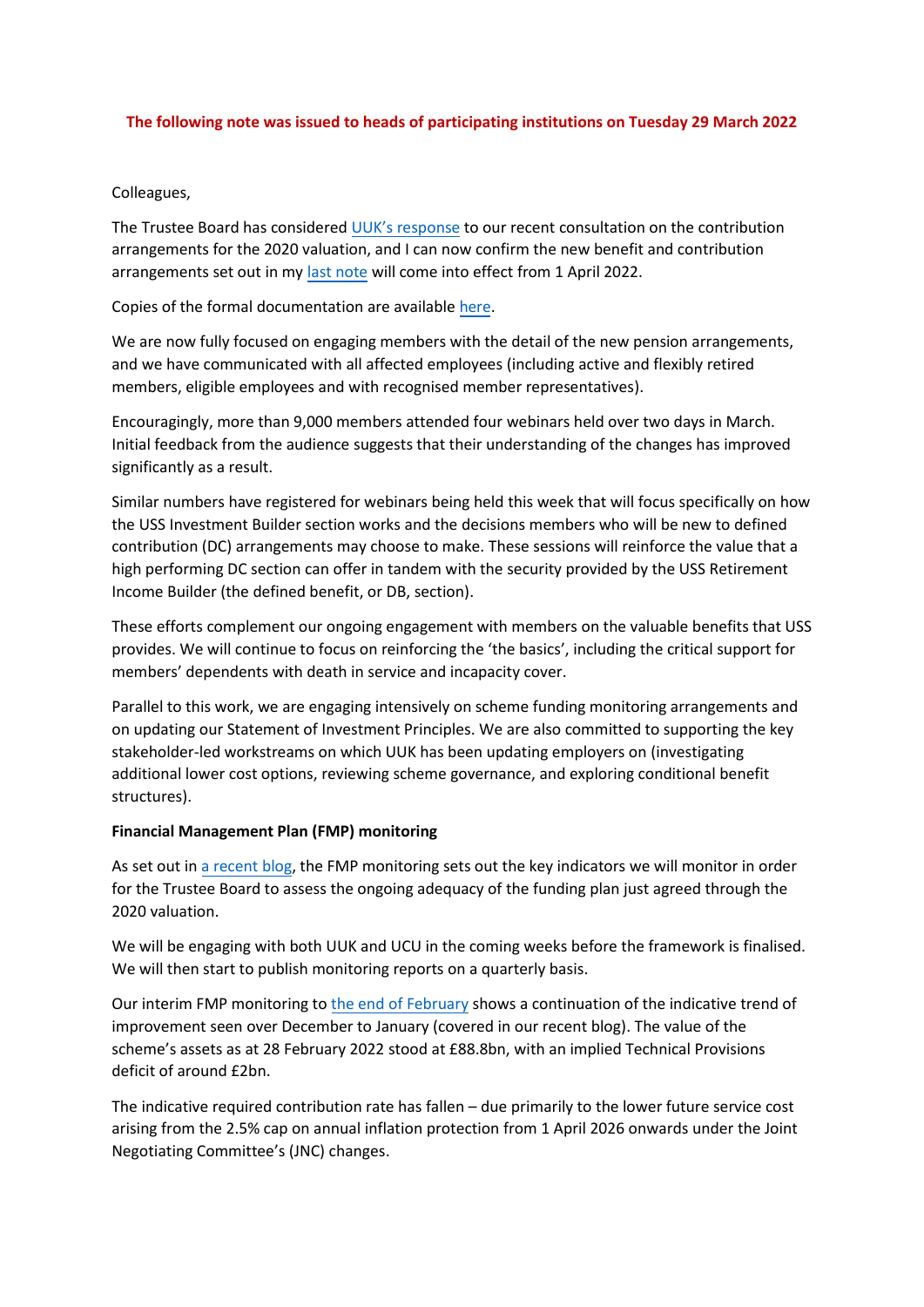Absent the JNC's benefit changes (and the additional covenant support measures provided by employers), the implied future service cost would be north of 40% of payroll, and the deficit would be circa £6bn.

It is a positive development that two of the three interim FMP monitoring metrics (covenant and indicative contribution rates) are under less pressure than they have been in the recent past. The third measure (the amount of reliance being placed on employers) remains amber. Further, Metric A under the Integrated Risk Management Framework used at the 2020 valuation would also be amber using the February discount rates. This implies a valuation based on the underlying assumptions used for monitoring would place more reliance on employers' finances in the long term. That is, we would be relying on the covenant to a greater extent in the long-term than we were comfortable with at the valuation date. This suggests that a close eye needs to be kept on the adequacy of the funding target.

If a similar position was established at a future valuation, then there may be capacity to reduce contributions or increase benefits (or a combination of both). However, financial markets have continued to exhibit significant volatility, not least due to the tragic events in Ukraine. At a time of such [significant uncertainty,](https://www.gov.uk/government/publications/spring-statement-2022-documents/spring-statement-2022-html) it is far from clear what might be read into the current market signals. We will continue to monitor and to communicate with you.

Our immediate response to Russia's invasion, from an investment perspective, is set out [here.](https://www.uss.co.uk/news-and-views/latest-news/2022/03/03032022_russia-related-investments) Our thoughts and prayers are with everybody affected by the war.

We have also just published the statutory [annual actuarial report,](https://www.uss.co.uk/-/media/project/ussmainsite/files/about-us/our-valuation/actuarial-valuation-interim-assessment---march-2021.pdf) as at 31 March 2021 (on the basis of the new pension arrangements). This is broadly consistent with the figures provided in our briefing note on [the likely outcome of a 2021 valuation.](https://www.uss.co.uk/-/media/project/ussmainsite/files/about-us/valuations_yearly/2020-valuation/uss-briefing-the-likely-outcome-of-a-2021-valuation-23072021.pdf?rev=52deef54c93c49ed813bf8201259d953&hash=96E1C26A7DFDFE9BD76BF4139B1C342F)

## **Statement of Investment Principles (SIP)**

I want to thank you again for your informed, considered and varied comments following our briefings on the proposed Valuation Investment Strategy. The Trustee has reviewed carefully the feedback received, and I will be writing to you separately to launch a formal consultation on the SIP for the 2020 valuation.

The SIP consultation is one that is carried out directly with employers, rather than with UUK, and we anticipate requesting your responses by close of business on Tuesday 3 May.

## **Debt monitoring**

Thanks to the important and valuable commitments employers have made to the scheme's covenant through the 2020 valuation, USS continues to be among the relatively few private DB schemes in the UK still open to new members *and* future accrual.

Our 2022 Debt Monitoring data collection exercise, which forms part of that covenant support package, is now live and due to be completed by 30 April. We [wrote](https://ddlnk.net/2PRX-19B51-23FCED02DE9587694XEUER41612491C9070436/cr.aspx) to your finance teams yesterday with the details and a link to the associated form. Much of the income, expenditure, cash flow, debt, and asset information we are asking for is included in the data that many employers (but not all) already submit to HESA and OfS.

I want to thank you all in advance for your ongoing engagement with this important programme.